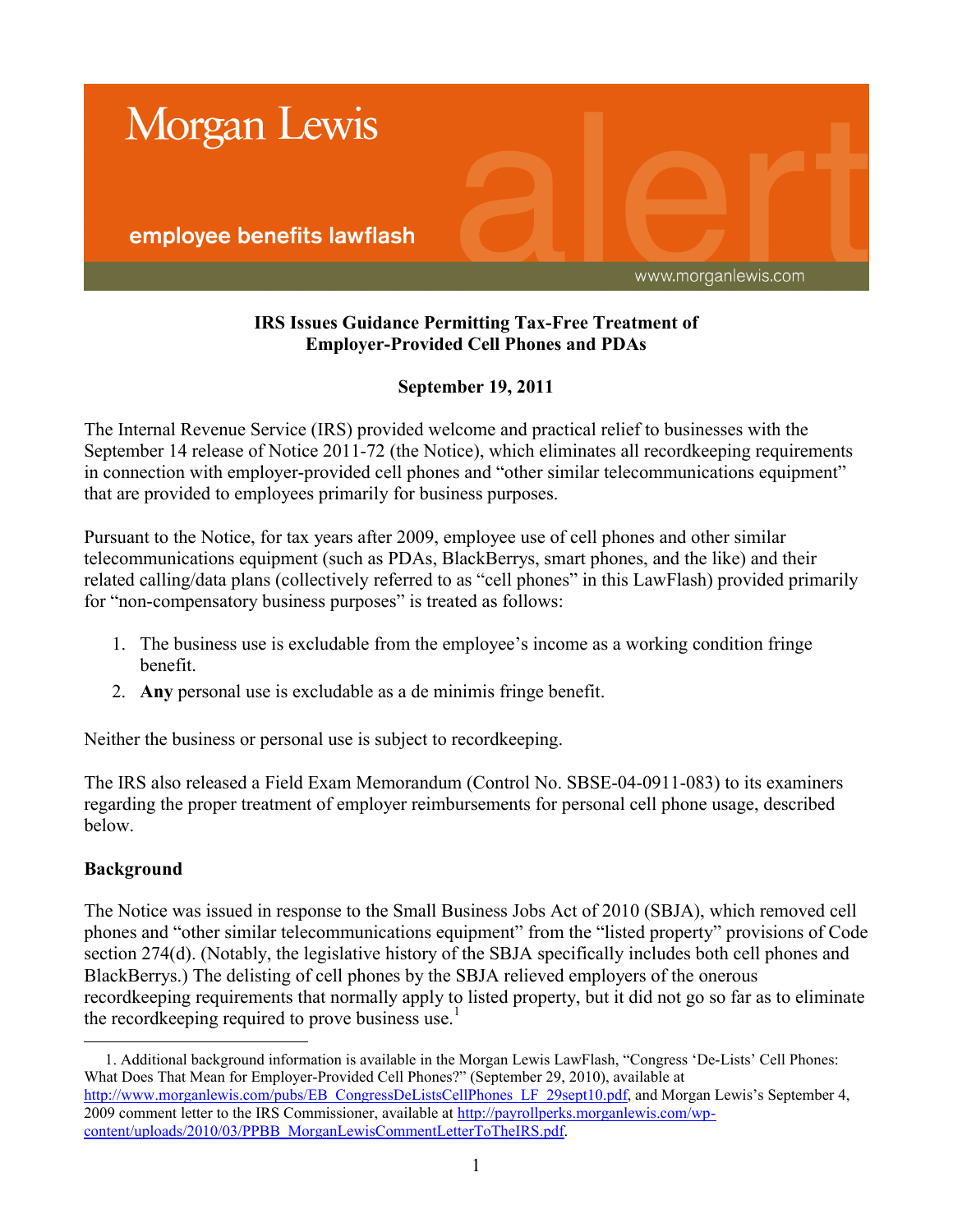# **Overview of Notice 2011-72**

Notice 2011-72 further removes any recordkeeping requirements for the business and personal use of employer-provided cell phones after December 31, 2009 so long as the employer can demonstrate that the cell phones are provided primarily for "non-compensatory business purposes." Once an employer satisfies the business purpose standard, the recordkeeping requirements are "deemed satisfied" and employees' use of cell phones for business purposes will be excludable from employees' income as a working condition fringe benefit and any personal use will be excludable as a de minimis fringe benefit.

The Notice provides the following examples of what qualifies as a non-compensatory business purpose:

- The employer's need to contact the employee at all times for work-related emergencies.
- The employer's requirement that the employee be available to speak with clients at times when the employee is away from the office.
- The employee's need to speak with clients at times outside the employee's normal work schedule (i.e., when clients are in different time zones).

Pursuant to the Notice, cell phones provided to increase morale or good will of an employee, to attract potential employees, or as a means of furnishing additional compensation are not considered to be provided for qualifying business purposes.

This relief only applies to cell phone use that is primarily business related. Cell phones provided for personal reasons (or that are primarily used for personal reasons) are **not** exempt from the recordkeeping requirements. Records must be kept to exclude any business-related use of a primarily personal cell phone from the employee's income as a working condition fringe benefit. To the extent no records are kept, such arrangements are generally taxable.

### **Cash Allowance and Reimbursement Issue**

The IRS also released a Field Exam Memorandum to its examiners regarding the proper treatment of employer reimbursements for personal cell phone usage. Additional guidance was necessary as the "de minimis exclusion" applied to cell phone personal usage by Notice 2011-72 is technically not applicable to employers' cash reimbursements paid to employees for use of their own phones. Unfortunately, instead of stating in the Notice that its relief is extended to cash reimbursements, the IRS has announced this rule in the form of internal guidance. (We plan to submit comments on the Notice requesting that the Notice be technically corrected to reference cash reimbursements.)

According to this Field Exam Memorandum, in order for cell phone reimbursements for business use of a personal cell phone to be excludable from an employee's income, the employer must have substantial non-compensatory business reasons for requiring the employee to use his or her personal cell phone for work-related purposes, the employee must maintain the type of cell phone coverage that is "reasonably related to the needs of the employer's business," and the reimbursement must not exceed the expenses actually incurred. The Field Exam Memorandum points out that the reimbursement for business use must not be a substitute for a portion of the employee's regular wages, and that examiners should be cautious of arrangements that allow for the reimbursement of unusual or excessive cell phone expenses.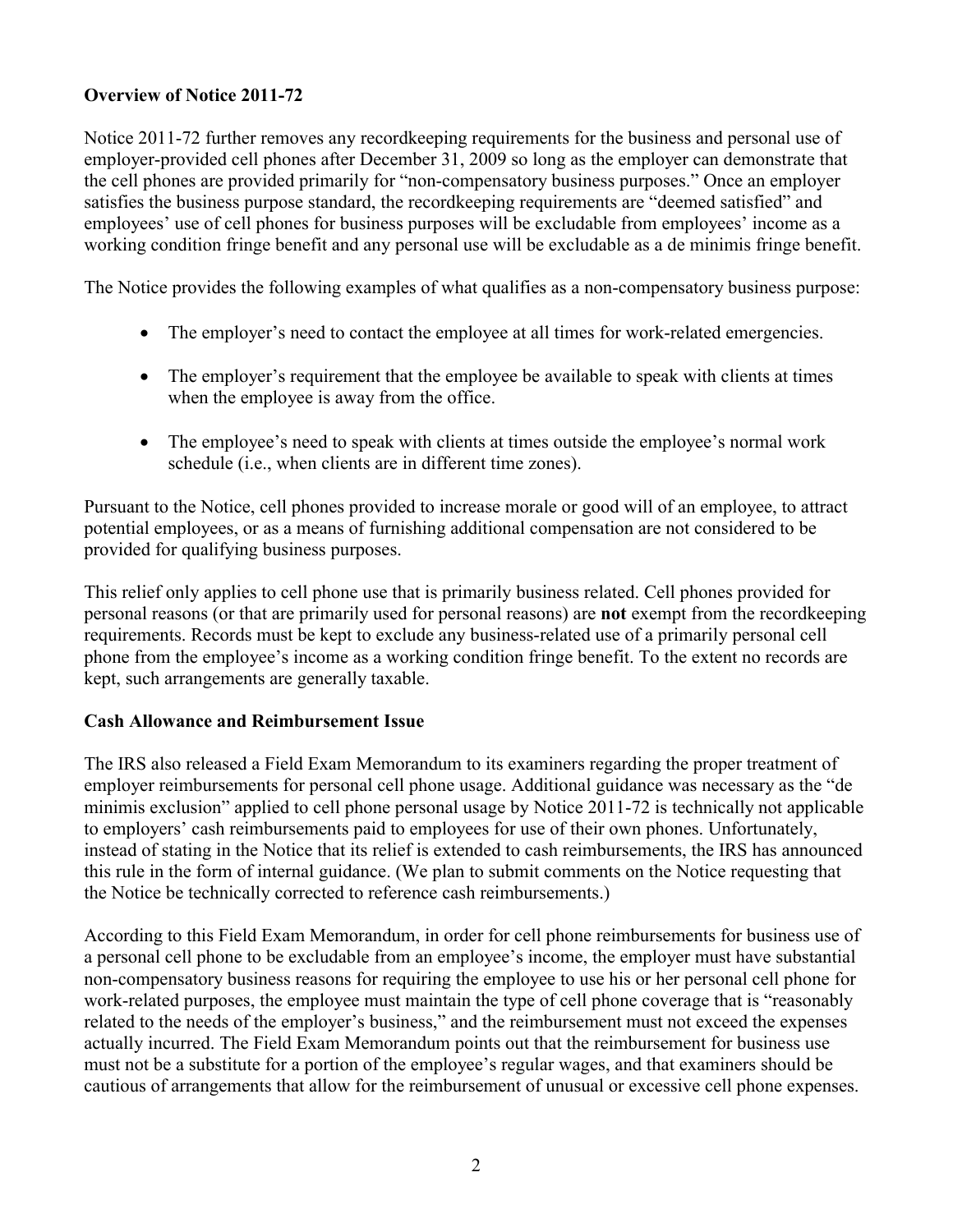### **Key Takeaways**

 **The Notice applies only to cell phones and "other similar telecommunications equipment" provided primarily for non-compensatory business purposes.** Accordingly, employers should review their current cell phone policies to determine whether the policy qualifies for the relief in the Notice, and if it does not, consider amending its policy to qualify for the relief. This may be more difficult than it appears at first glance because what constitutes non-compensatory business purposes depends on the particular facts and circumstances, and "other similar telecommunications equipment" is not well defined. Confusion around the definitions of these terms could potentially subject an employer's treatment of cell phones to challenge by the IRS.

Additionally, employers should consider incorporating into their cell phone policies the key provisions of the IRS's own business and personal use policy for cell phones and other telecommunications equipment issued to its employees.

- **Employers who provide cash allowances and reimbursements to employees for the business use of their personal cell phones must understand that the IRS Field Exam Memorandum is not the equivalent of an IRS ruling or notice for reliance purposes.** Accordingly, such employers should consider whether or how the Field Exam Memorandum can be used to create a reasonable belief that the allowance or reimbursement is not taxable.
- **The Notice is effective for tax years beginning in 2010.** Accordingly, employers should consider correcting any taxation after 2009 of cell phones provided to employees primarily for business purposes. In doing so, employers should consider whether the administrative challenges of filing refund claims (and processing Forms W-2c) outweigh the refund potential and whether refund claims should instead be pursued by affected employees. Also, any employer that implemented a deduction disallowance for cell phone expenses should consider filing a refund claim.
- **Cell phones provided for personal reasons (or that are primarily used for personal reasons) are not exempt from the normal recordkeeping requirements necessary to exclude business-related use from the employee's income as a working condition fringe benefit.** To the extent no records are kept, such employer-provided cell phones are generally taxable.

If you have any questions or would like more information on the issues discussed in this LawFlash, please contact any of the following Morgan Lewis attorneys:

| Chicago           |              |                                         |
|-------------------|--------------|-----------------------------------------|
| Brian D. Hector   | 312.324.1160 | bhector@morganlewis.com                 |
| Louis L. Joseph   | 312.324.1726 | louis.joseph@morganlewis.com            |
| <b>Dallas</b>     |              |                                         |
| John A. Kober     | 214.466.4105 | jkober@morganlewis.com                  |
| <b>New York</b>   |              |                                         |
| Craig A. Bitman   | 212.309.7190 | cbitman@morganlewis.com                 |
| Gary S. Rothstein | 212.309.6360 | $grothstein(\partial)$ morgan lewis.com |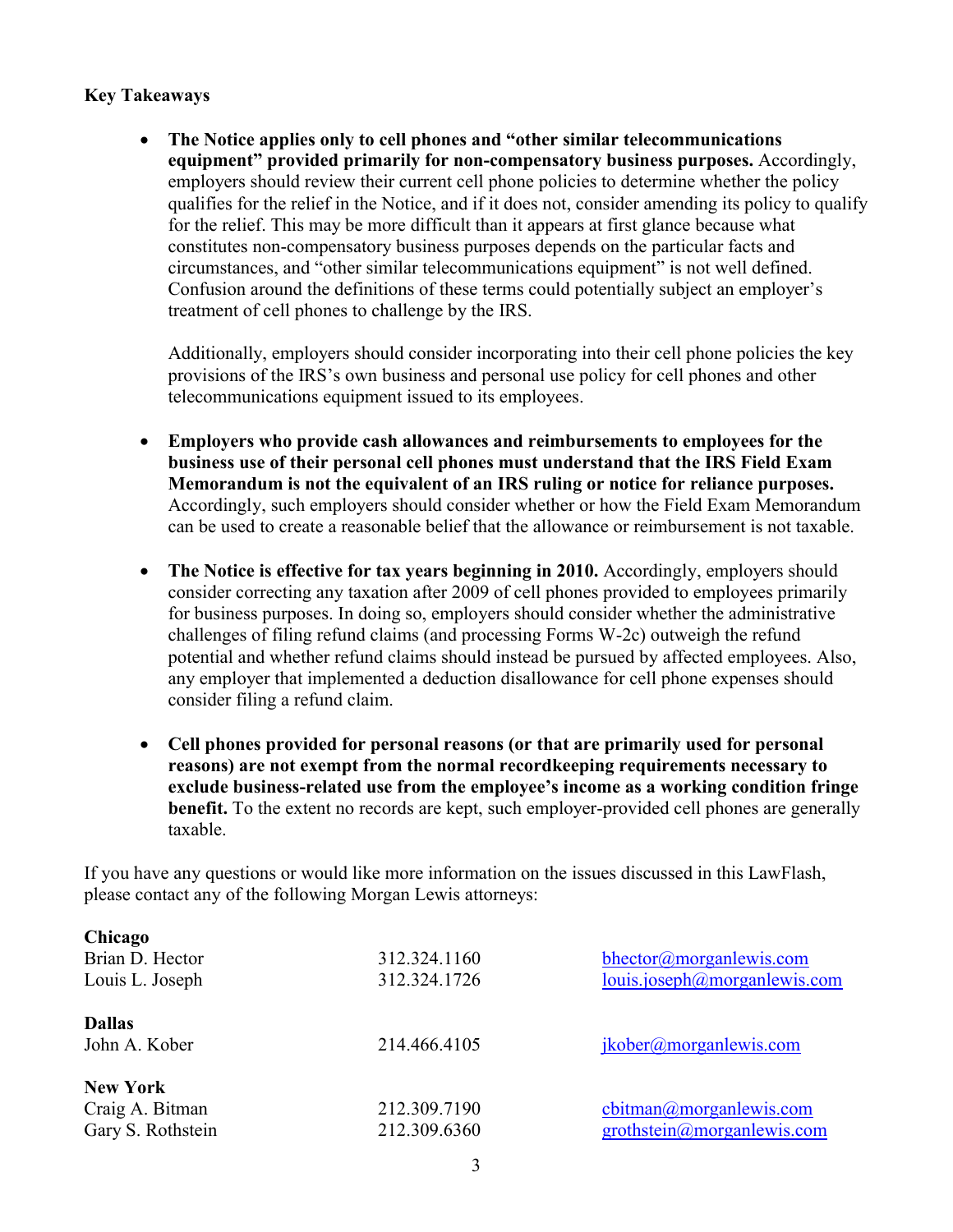| 650.843.7560 | idibernardo@morganlewis.com                     |
|--------------|-------------------------------------------------|
| 650.843.7540 | zpoonja@moreanlewis.com                         |
|              |                                                 |
| 215.963.4811 | rabramowitz@morganlewis.com                     |
| 215.963.4812 | bdougherty@morganlewis.com                      |
| 215.963.5616 | ilfalk@morganlewis.com                          |
| 215.963.5042 | akelly@morganlewis.com                          |
| 215.963.5726 | rlichtenstein@morganlewis.com                   |
| 215.963.5793 | jronan@morganlewis.com                          |
| 215.963.5714 | sspencer@morganlewis.com                        |
| 215.963.5036 | mzabriskie@morganlewis.com                      |
| 215.963.5360 | dzelikoff@morganlewis.com                       |
|              |                                                 |
| 412.560.3375 | lbaron@morganlewis.com                          |
| 412.560.3350 | jferreira@morganlewis.com                       |
| 412.560.7410 | $rmege$ orge $@$ morganlewis.com                |
| 412.560.3352 | rtracht@morganlewis.com                         |
|              |                                                 |
| 415.442.1465 | mmathis@morganlewis.com                         |
|              |                                                 |
| 202.739.5366 | $\frac{aday(\omega) \text{morganlewis.com}}{d}$ |
| 202.739.5990 | dfuller@morganlewis.com                         |
| 202.739.5982 | mhevener@morganlewis.com                        |
| 202.739.5510 | dhogans@morganlewis.com                         |
| 202.739.5448 | gneedles@morganlewis.com                        |
| 202.739.5641 | vnielsen@morganlewis.com                        |
| 202.739.5640 | prehfield@morganlewis.com                       |
|              |                                                 |

#### **About Morgan, Lewis & Bockius LLP**

With 22 offices in the United States, Europe, and Asia, Morgan Lewis provides comprehensive transactional, litigation, labor and employment, regulatory, and intellectual property legal services to clients of all sizes—from global Fortune 100 companies to just-conceived startups—across all major industries. Our international team of attorneys, patent agents, employee benefits advisors, regulatory scientists, and other specialists—nearly 3,000 professionals total—serves clients from locations in Beijing, Boston, Brussels, Chicago, Dallas, Frankfurt, Harrisburg, Houston, Irvine, London, Los Angeles, Miami, New York, Palo Alto, Paris, Philadelphia, Pittsburgh, Princeton, San Francisco, Tokyo, Washington, D.C., and Wilmington. For more information about Morgan Lewis or its practices, please visit us online at [www.morganlewis.com](http://www.morganlewis.com/).

#### **IRS Circular 230 Disclosure**

To ensure compliance with requirements imposed by the IRS, we inform you that any U.S. federal tax advice contained in this communication (including any attachments) is not intended or written to be used, and cannot be used, for the purpose of (i) avoiding penalties under the Internal Revenue Code or